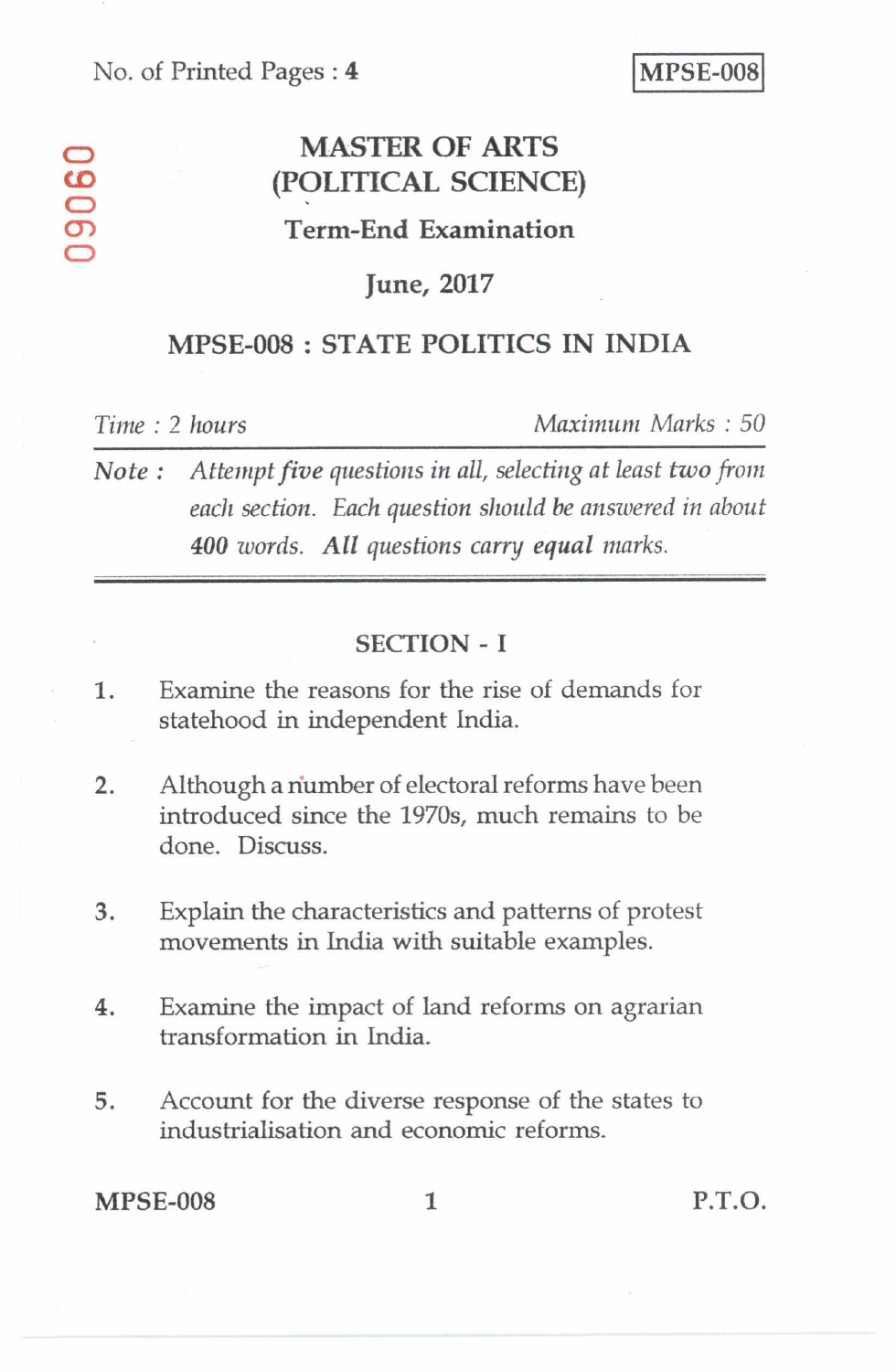#### **SECTION - II**

- **6.** Write an essay on the pattern of communal politics in contemporary India.
- 7. Examine the factors contributing to the assertion of backward castes in India.
- 8. Write a short note on the following in about **200**  words each :
	- (a) Constitutional mechanisms for resolving inter-state disputes.
	- (b) Regional disparities in human development.
- 9. Describe the features of politics of linguistic minorities in Indian states.
- **10.** Examine the pattern of politics of ethnic minorities in India.

#### **MPSE-008 2**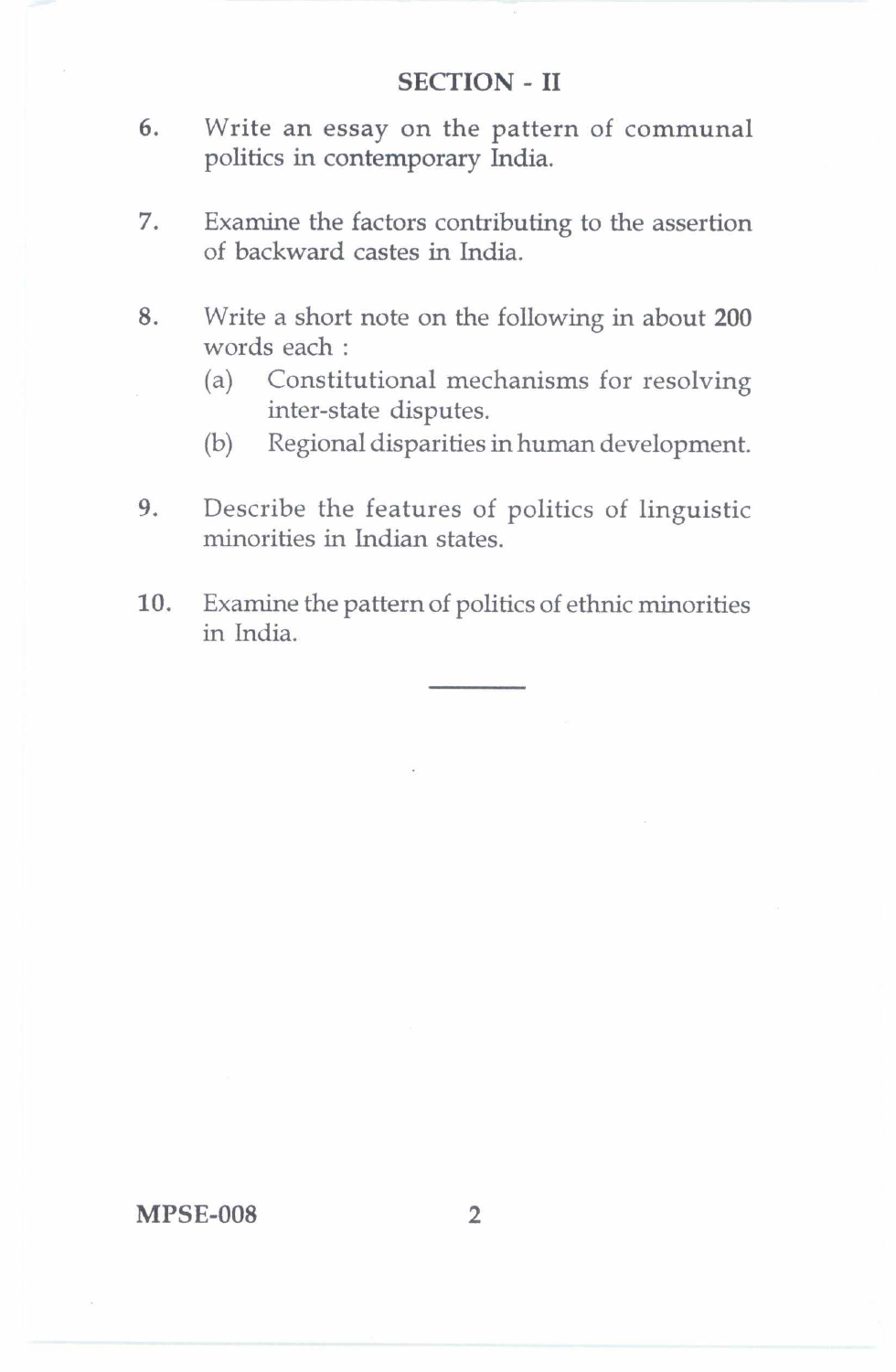एम.पी.एस.ई.-008

# स्नातकोत्तर उपाधि कार्यक्रम (राजनीति शास्त्र) सत्रांत परीक्षा जून, 2017

## एम.पी.एस.ई.-008: भारत में राज्य की राजनीति

समय : २ घण्टे

अधिकतम अंक : 50

नोट : **कुल पाँच** प्रश्नों के उत्तर दें, प्रत्येक अनुभाग में से कम से कम **दो** प्रश्न चुनते हुये। प्रत्येक प्रश्न का उत्तर लगभग 400 शब्दों में दें। सभी पश्नों के समान अंक हैं।

अनुभाग - I

- स्वतंत्र भारत में राज्य के दर्जे की मांगों के उदभव के कारणों का  $\mathbf{1}$ . परीक्षण करें।
- यद्यपि 1970 के दशक से कई चुनावी सुधारों का परिचय हुआ  $2.$ है, तथापि काफी कछ होना है। चर्चा करें।
- उचित उदाहरणों के साथ भारत में विरोध आंदोलनों के लक्षणों 3. और प्रतिरूपों की व्याख्या करें।
- भारत में कृषि सम्बंधी रूपांतरण पर भूमि सुधारों के प्रभाव का 4. परीक्षण करें।

**MPSE-008** 

3

P.T.O.